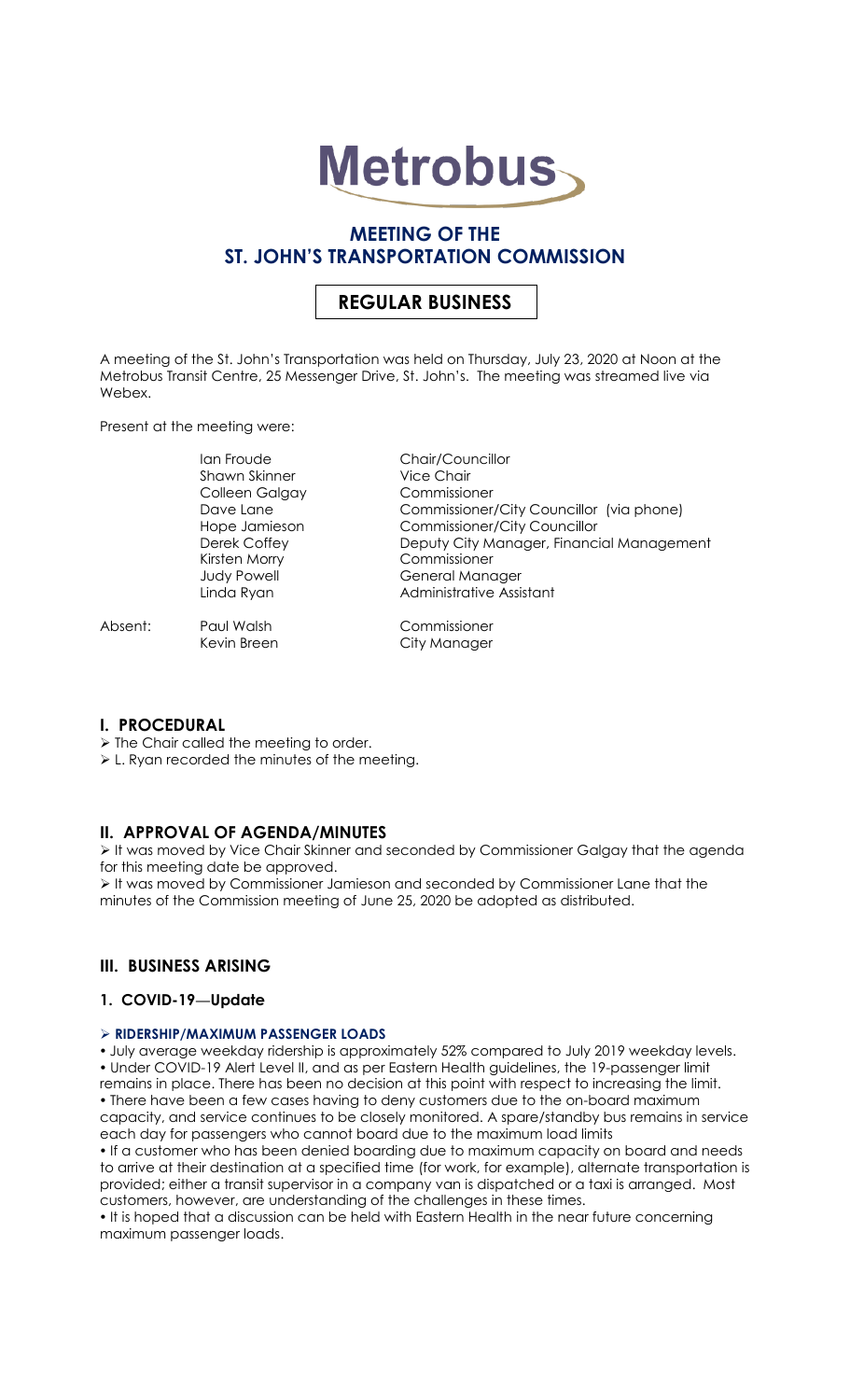

#### **MASKS**

 Approximately 10-15% of passengers are wearing masks on board local transit. This may be attributed to the perception that COVID-19 risk here appears to be low presently.

 The Vice Chair inquired if there is concern surrounding the use (or lack thereof) of masks on board. The General Manager informed that masks and physical distancing are encouraged at all systems across the country as appropriate customer behavior in protecting themselves and other riders.

 At other Canadian transit systems where passenger behavior is not compliant with wearing masks, additional steps have been taken to make it mandatory. Some transit agencies in Ontario, for example, have announced that masks will be mandatory on buses. Calgary City Council recently passed a bylaw requiring people to wear masks in all indoor public buildings and when travelling on public transit in the city.

 The Chair advised that he has received several requests to make masks mandatory on Metrobus Transit. Following the advice of the Province's Chief Medical Officer of Health, he would prefer to leave the decision to the Department of Eastern Health for Newfoundland and Labrador.

• GoBus returned to regular service hours on June 29<sup>th.</sup> Use has increased slightly since Level II was introduced but remains low at approximately 30% of daily normal levels.

 The Vice Chair asked if GoBus users could be considered as being more at risk for contracting the COVID-19 virus and if this might be a potential factor resulting in lower ridership levels. It was noted that individuals with health issues could be considered, as a percentage, to be at greater risk.

#### **SEPTEMBER, 2020 SERVICE**

 The Chair called for a decision regarding September, 2020 service. Members were asked to consider:

—whether or not to maintain the existing (COVID-19) schedule in the Fall, which is a somewhat modified Summer schedule, or implement another modified level of service (such as a summer schedule)

—shift to a full-on, regular Fall schedule (that would happen in any September), or some other modification of a Fall schedule,

—shift to a regular Fall schedule without the Express Routes (13, 24 and 26 that primarily serve post-secondary institutions), and/or without the planned enhancements to the Frequent Transit Network (FTN)

 Three (3) potential service options were presented by the General Manager in advance of the meeting for deliberation (assuming FTN improvements do not proceed, and an alternate modified service is not proposed):

- 1) current COVID-19 service schedule
- 2) regular summer service schedule
- 3) regular fall service schedule (excluding express routes)

| <b>MAIN DIFFERENCES BETWEEN SUMMER AND COVID-19 SERVICE SCHEDULES</b> |                                                               |                              |  |
|-----------------------------------------------------------------------|---------------------------------------------------------------|------------------------------|--|
| Route                                                                 | <b>Summer Schedule</b>                                        | <b>COVID-19 Schedule</b>     |  |
| 5                                                                     | •Evening service to increase frequency on one section of      |                              |  |
|                                                                       | route 2 from 60-minutes to 30-minutes from the east end to    |                              |  |
|                                                                       | the Avalon Mall (resulting in 60-minute frequency on both the |                              |  |
|                                                                       | east and west portions of the route 2 evenings)               |                              |  |
| 12.                                                                   | •30-minute frequency to 6:00 pm                               | •60-minute frequency         |  |
| 15                                                                    | • Extra route at peak times to provide 30-minute frequency    | •60-minute frequency all day |  |
| 18/15                                                                 | .In service at peak times to provide 30-minute frequency      | •Not in service              |  |
| 26                                                                    | • A single run in the morning to serve MUN                    | •Not in service              |  |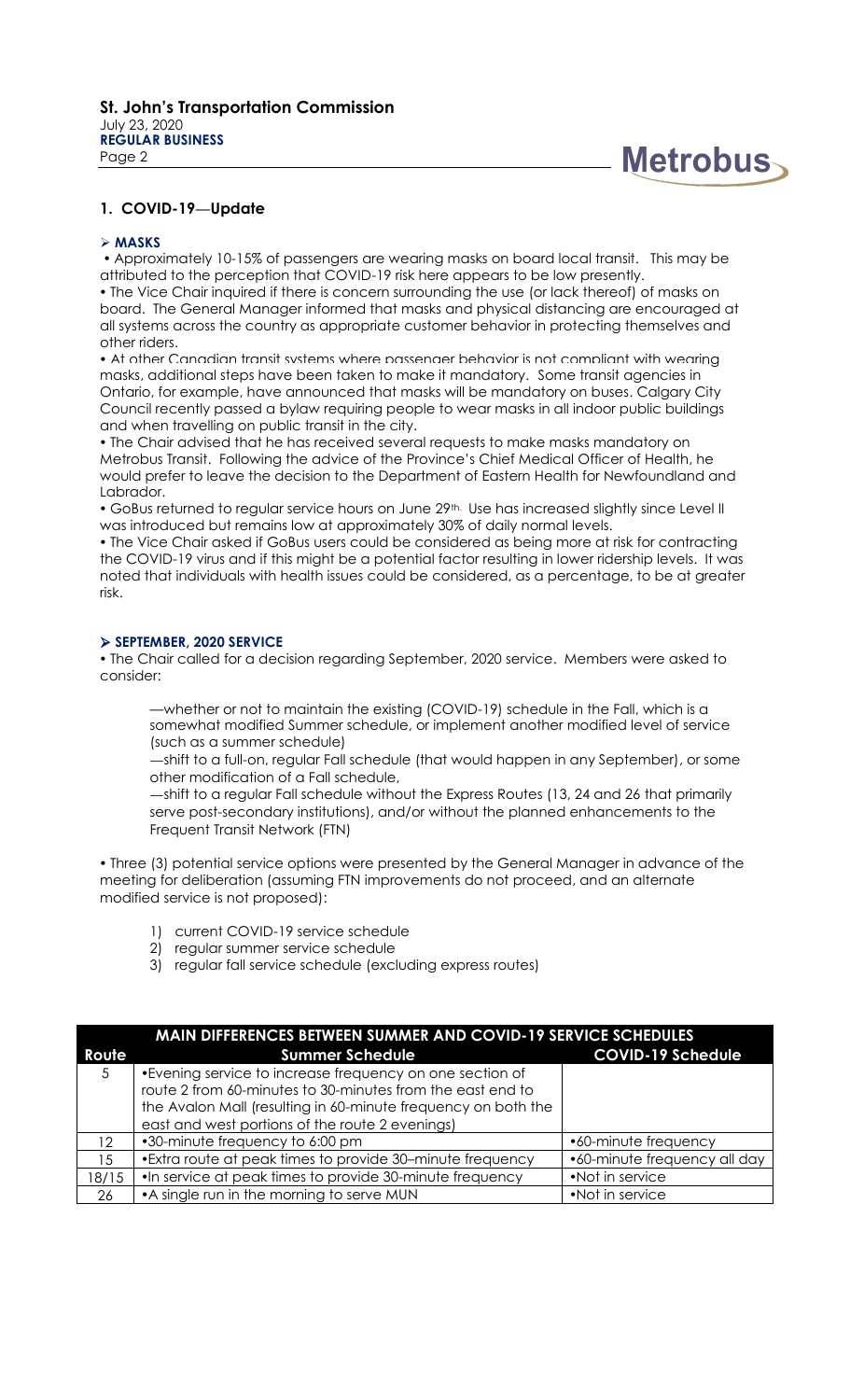

#### **SEPTEMBER, 2020 SERVICE** (Continued)

| <b>MAIN DIFFERENCES BETWEEN SUMMER SCHEDULE AND FALL SERVICE SCHEDULES</b> |                                               |                                       |  |  |
|----------------------------------------------------------------------------|-----------------------------------------------|---------------------------------------|--|--|
| Route                                                                      | <b>Summer Schedule</b>                        | <b>Fall Regular Schedule</b>          |  |  |
| Core                                                                       | •30-minute frequency all day to 6 PM          | 15-minute frequency during peak times |  |  |
| Routes                                                                     | •60-minute frequency after 6 PM               | on the core routes                    |  |  |
| 1, 2, 3, 10                                                                |                                               | •30-minute frequency to 8 PM          |  |  |
|                                                                            |                                               | •60-minute frequency after 6 PM       |  |  |
| Express                                                                    | •The Express Routes provide direct service to |                                       |  |  |
| Routes 13,                                                                 | MUN and College of the North Atlantic.        |                                       |  |  |
| 24, 26                                                                     | •These routes do not operate during summer.   |                                       |  |  |
| 15, 19                                                                     | •30-minute frequency only during peak times   | •30-minute frequency all day to 6 PM  |  |  |
|                                                                            | •60-minute frequency at all other times       | •60-minute frequency after 6 PM       |  |  |

- Points considered are outlined below:
	- MUN and CNA have announced that classes will be online for the Fall affecting 30% of transit ridership.
	- Vice Chair Skinner noted that it is not accurate for people to think that all postsecondary institutions here have cancelled in-person classes for the upcoming Fall semester. Other than Memorial University or College of the North Atlantic, some trades colleges have submitted proposals to the Department of Education for resuming inperson classes in September. These include carpentry, plumbing, electrical, mechanical, masonry, hair styling, etc. A response has not yet been received from the Province whether or not the proposed plan has been approved.
	- Further, some institutions may offer a combination of virtual and in-person classes, such as medical school.
	- Indications are that many workplaces will remain at current staffing levels onsite until at least sometime later in the Fall.
	- It is unlikely that major changes in retail will occur beyond present restrictions (although hours of business may be extended).
	- As the economy reopens, ridership is increasing, even though it is not expected to reach pre-pandemic levels for some time to come.
	- Many transit systems across the country are expecting ridership to be at only 50-70% of normal levels in the Fall.
	- A recent survey indicated that 25-30% of Canadians feel uncomfortable about returning to crowded places (transit, malls, airplanes, cinemas, etc.) until there is a vaccine.
	- Since the pandemic, there is not the normal travel pattern of an AM and PM peak. Currently, the most challenging time of day for accommodating passengers (particularly on busier routes 2, 3 and 10), due to capacity limits, is mid-to-late afternoon.
	- If a summer service schedule is implemented for Fall, an option is to have floater buses on standby to respond to busy areas to provide flexibility for a few weeks until fall ridership patterns are established, rather than commit to a full fall service (with the risk of having more service than needed throughout the City).
	- The limit of 19 passengers locally is expected to remain for the foreseeable future. Whatever level of service is in place, customers will not be able to board if the passenger load is at maximum capacity.
	- If the decision is to move to regular Fall service (without Express Routes), should alternate service continue to be provided for passengers who are unable to board due to reaching capacity?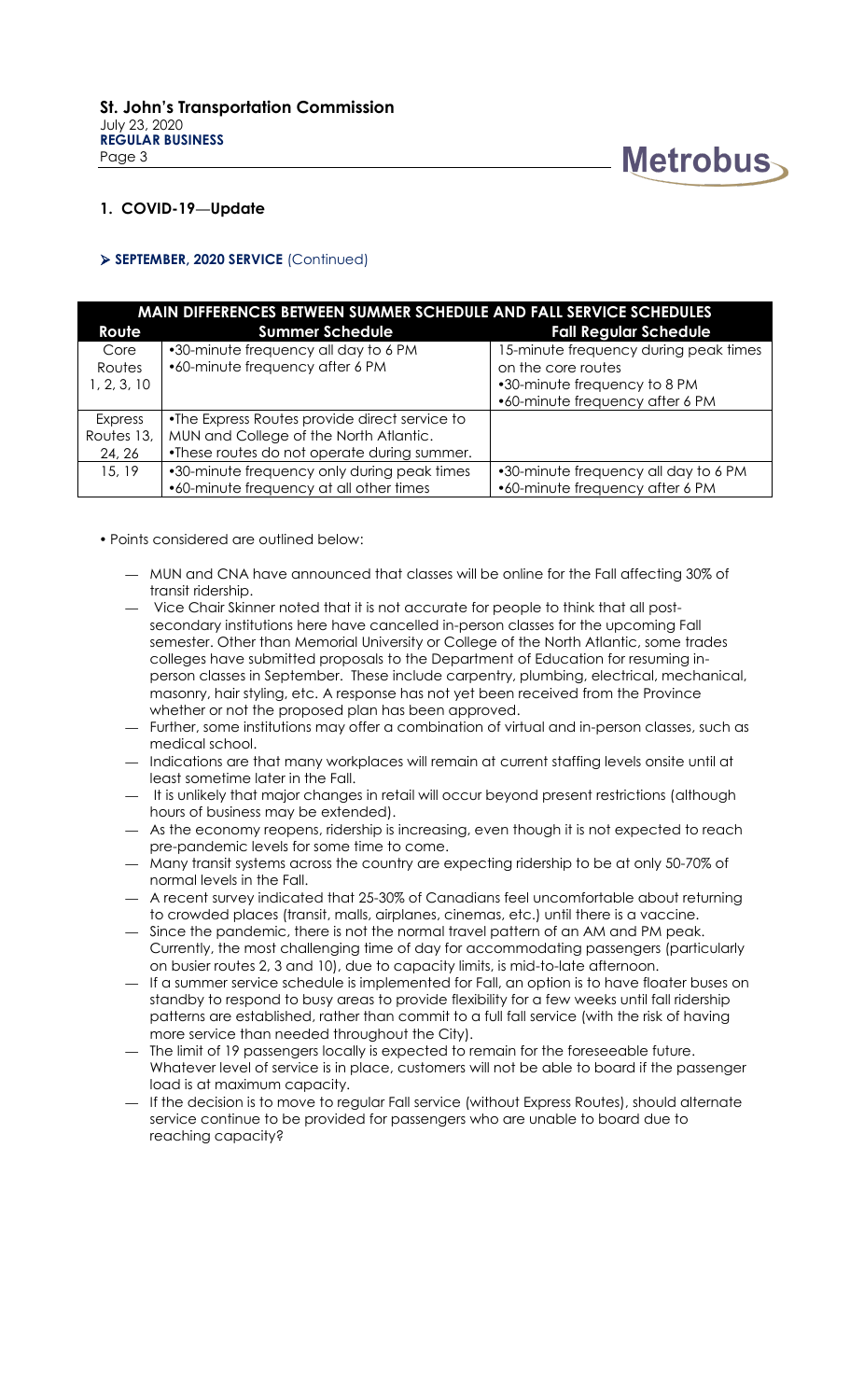

#### **SEPTEMBER, 2020 SERVICE** (Continued)

 Commissioner Morry suggested that transit return to a full regular service schedule in the Fall, if at all possible, as it is the Commission's societal mandate to provide mobility for those who need it to participate in economic and social activities.

 Commissioner Lane also suggested returning, in principle, to a normal, full Fall schedule that people are accustomed to, so that service is available in a consistent manner and makes things easier for customers.

 He noted that any time a route is changed, it is confusing to customers and riders are lost, at least for a time. Whatever measures can be taken to sustain a regular service (with only minor adjustments based on travel patterns and demand which are, at least at this point, unpredictable) in which people have a consistent expectation, the better.

 He suggested communicating to the public that transit is still here, operating safely and reliably.

 The General Manager advised that once ridership patterns are established in the fall, additional buses could be added during the peak times if demand warrants.

 She offered that with the Union's cooperation, it can be done reasonably quickly but would depend on staff working with the Union in waiving certain contractual items contained in the Collective Agreement.

 She credited the Amalgamated Transit Union (Local 1452) who has been very cooperative and helpful in working with staff to make adjustments to the service during the pandemic.

 She cautioned however, that returning the fleet to full service on short notice might prove to be challenging because obtaining vehicle parts from manufacturers in the U.S. is difficult at this time.

 D. Coffey raised that the Commission presently has a \$1.1 million surplus based on cost savings to date. The decision to re-introduce a full service in September with unknown demand, would be a \$1.1 million decision.

 He felt that the public would not be shocked if the Commission were to introduce a modified service in the Fall.

 The General Manager informed that if service was to remain at a similar level, it could translate to a potential total savings of \$2 million by year's end. This figure represents, in part, the assumption that GoBus ridership remains at 30% of pre-pandemic levels.

 She added, that a reduced schedule, however, would allow for greater flexibility in terms of staffing and availability of floater buses in peak times.

 The Chair agreed with the implementation of the regular Fall schedule with the exception of the Express Routes; these routes primarily serve post-secondary institutions during extreme peak demand times.

 He cited additional layers surrounding this issue include actions to attract ridership, and part of that issue is reliability and frequency of service for customers.

 He further noted there is no clear timeline for the Department of Advanced Education, Skills and Labour's low-income transit fare program. Conversations are still happening around this initiative developed for individuals of financial need to enable them contribute to the local economy and social fabric of the city (i.e. to work, shop, attend medical appointments and take part in social/recreational opportunities).

 He observed that ridership is currently at 52% (32% of riders are students who are presently not attending classes). Balancing the remaining 18% of customers, ridership is not looking that much different than normal at the moment.

 Commissioner Jamieson stated that she would not want riders to get in their heads the narrative, "I'm going to try and take the bus and hope it works out."

 Given there is so much uncertainty in responding to the pandemic, she would prefer to offer at the outset, more service than not enough service and consequently irrevocable ridership losses. She inquired of the General Manager the quickness with which adjustments can be made to reduce service in response to lower demand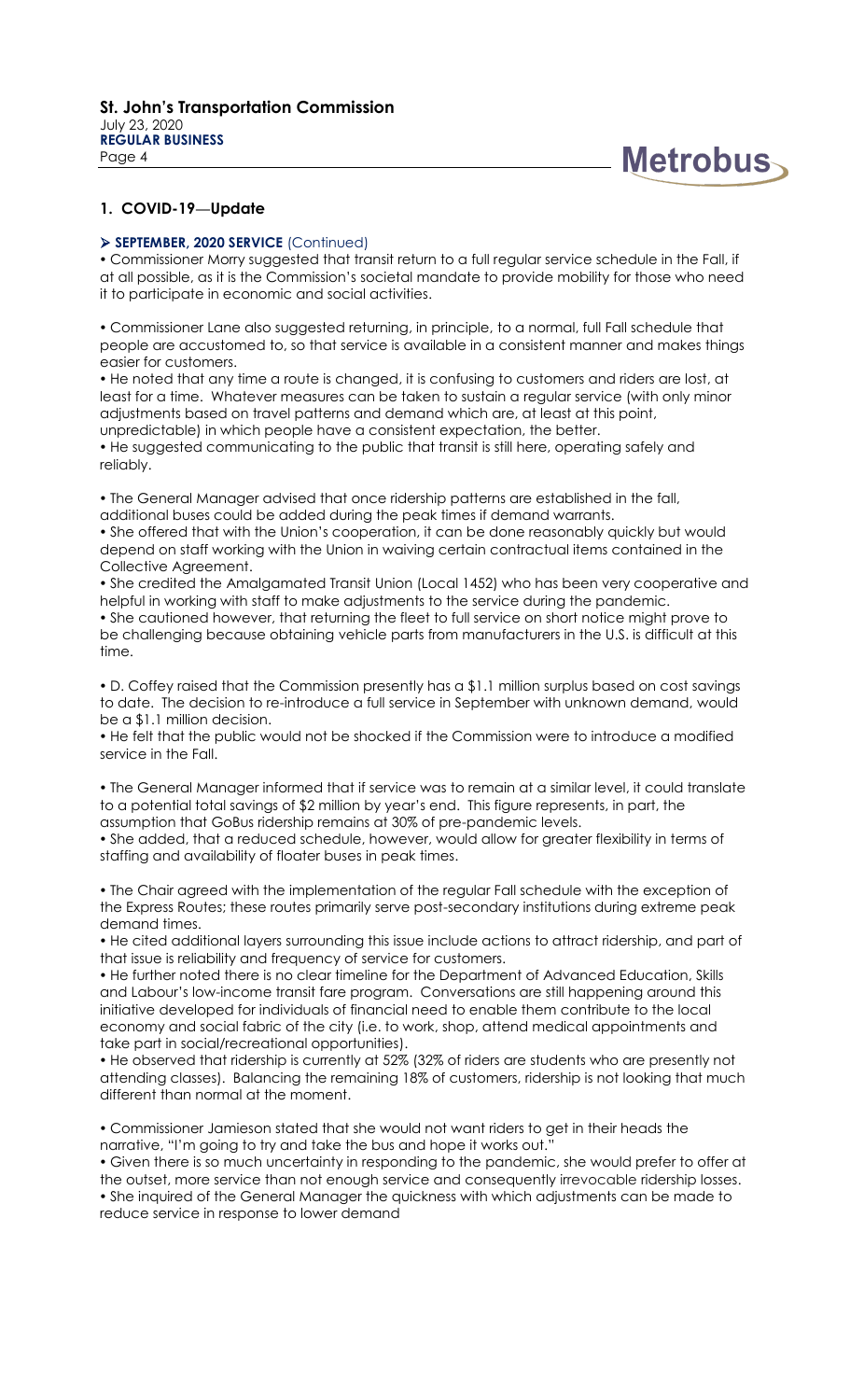

#### **SEPTEMBER, 2020 SERVICE** (Continued)

 Vice Chair Skinner suggested that while the practice is to offer a service that is subsidized, in part, by fare revenues (plus other revenue) versus the total system operating cost, the goal at this time is to continue the Commission's commitment to citizens by providing a full, quality service for those who need it.

 He acknowledged that when ridership patterns are known at the end of September, adjustments can then possibly be made to reduce service, if necessary, to more accurately reflect the travel needs of customers and their expectations.

 The Chair asked how members felt, if a full schedule were to be implemented, about continuing alternate service arrangements for customers who cannot board because of maximum capacity loads (currently at the 19- passenger restriction per bus), and should it be maintained only on specific routes and not lower-frequency routes.

 The General Manager advised that providing alternate transportation (floater bus, supervisor van or taxi) is a balancing act between resources, judgment and the need of passengers to reach a destination at a specified time. The caution is not to become a taxi service (@\$2.50/taxi ride).

#### **ACTION I:**

After considerable discussion, Commissioner Morry moved the following:

—A regular Fall schedule shall be adopted with modifications to remove the Express Routes that primarily serve post-secondary institutions during peak times of the day.

—A review of ridership patterns and demand shall be performed at the end of September and any adjustments, corresponding to demand, be made where needed.

—Timelines for various transit priority improvements as per the Metrobus/GoBus Review and recommendations contained in the Dillon Report (Frequent Transit Network/FTN) shall be deferred.

Commissioner Jamieson seconded the motion, and it was unanimously carried.

### **ACTION II:**

• It was moved by Commissioner Jamieson that:

— Upon return to full regular service in September, alternate transportation shall not be provided (on lower-frequency routes) for customers who are unable to board because of maximum capacity loads.

Vice Chair Skinner seconded the motion, and it was unanimously carried.

## **2. Policy—Request for Information in an Emergency**

 $\triangleright$  The policy surrounding release of private information in the event of an emergency, complete with revisions and additions as suggested at the June 25<sup>th</sup> business meeting of the Commission was tabled for members' information.

## **3. New Transit Operator Training Program**

 In-person interviews were completed and five (5) candidates were selected to participate in the Transit Operator Training Program which commenced mid-July.

 $\triangleright$  Two (2) of the five (5) recruits have renounced their participation in the first week of the program for personal reasons; three (3) new trainees remain in the program to date. There have been several unexpected retirements in recent weeks (COVID19 has been a factor in those retirements). If necessary, a second training program will be initiated later in the summer.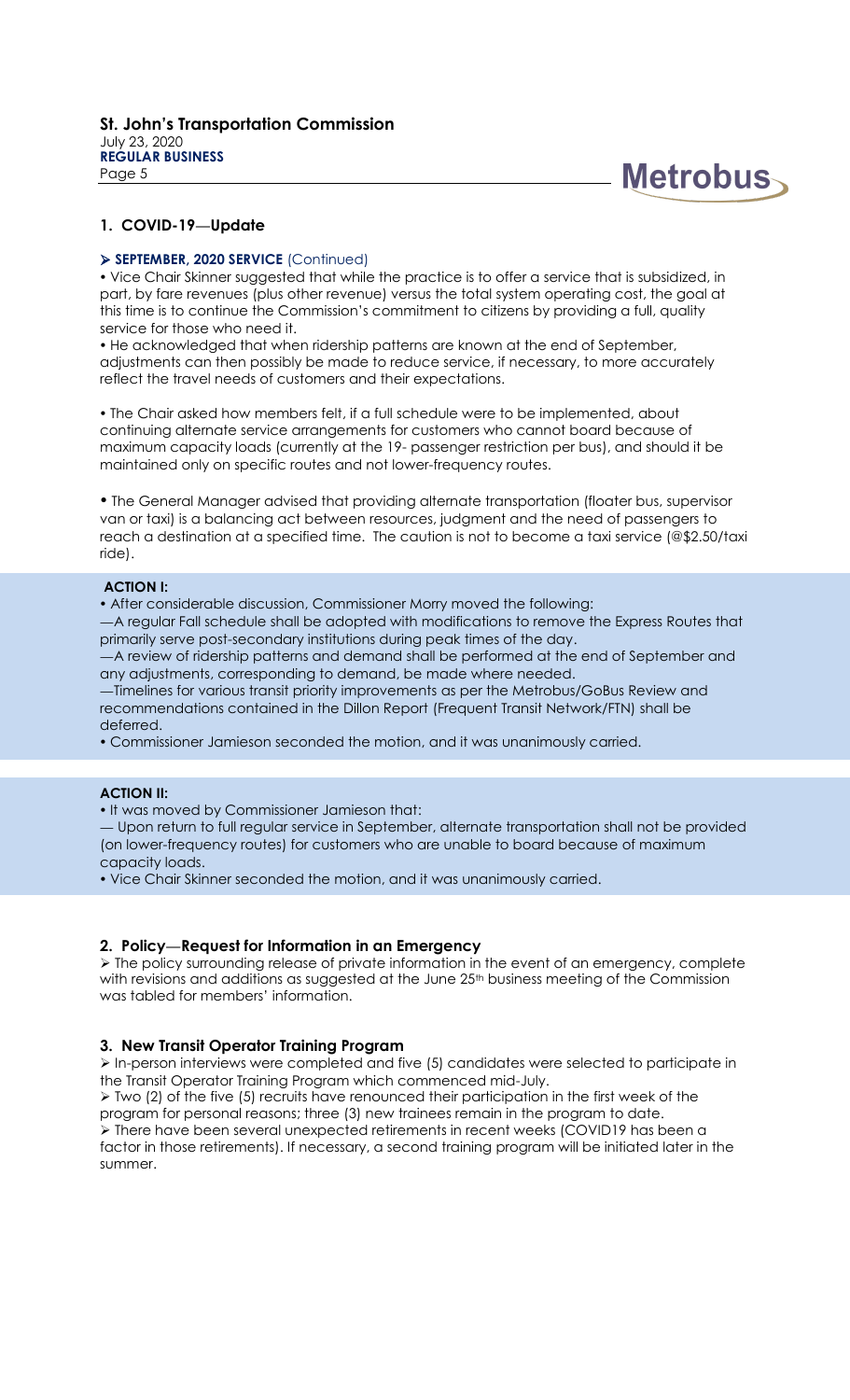July 23, 2020 **REGULAR BUSINESS** Page 6



## **IV. NEW BUSINESS**

## **1. Financial Statements**

The financial statements for the month of June, 2020 were tabled and reviewed.

## **2. Executive Summary**

The Executive Summary for the month of June, 2020 was tabled for members' information.

#### **GOBUS ASSESSMENTS**

• Eligibility assessments resumed on June 8<sup>th</sup>. Horizon has implemented all appropriate COVID-19 precautions as per provincial public health directives and are working to reschedule missed appointments.

 Vice Chair Skinner inquired regarding the progress of the GoBus eligibility assessments. It was noted that the Manager of Accessible Transit reports on this item in her monthly statistical report. June statistics are noted below:

| <b>GOBUS ELIGIBILITY ASSESSMENTS, JUNE 2020</b> |      |                          |  |  |
|-------------------------------------------------|------|--------------------------|--|--|
|                                                 | June | <b>Totals</b><br>to Date |  |  |
| Assessments completed                           | 21   | 84                       |  |  |
| New applicants                                  | 12   | 44                       |  |  |
| <b>Existing customers</b>                       | 9    | 40                       |  |  |
| Approved (unconditional)                        | 20   | 73                       |  |  |
| Denied                                          | ∩    | 2                        |  |  |
| Conditional/Temporary<br>approval*              |      | 9                        |  |  |
| Accounts Closed**<br><b>Missed Appointments</b> | 2    | 17                       |  |  |
| (No-shows/late cancels)                         | 12   |                          |  |  |

 As per recommendations contained in the Dillon report, all existing GoBus customers and new GoBus applicants are required to participate in the eligibility assessment process.

 There is currently a backlog of 2,000 individual assessments. Efforts are being made to assess new applicants as quickly as possible.

• Progress to date in completing the assessments has been slow. Horizon began its assessments last fall, prior to Christmas break in December, followed by "Snowmageddon" and its aftermath in January, and the COVID-19 pandemic beginning in March, 2020. It has been an unusual year and Horizon continues to work through the issues arising from the challenges.

#### **ACTION:**

 D. Power, Manager of Accessible Transit, will be asked to provide an update in person at the August Commission meeting.

#### **OTHER**

- Vice Chair Skinner noted the elevator inspection certificate expired 2018.
- > The General Manager will check with the Maintenance Manager regarding this item.